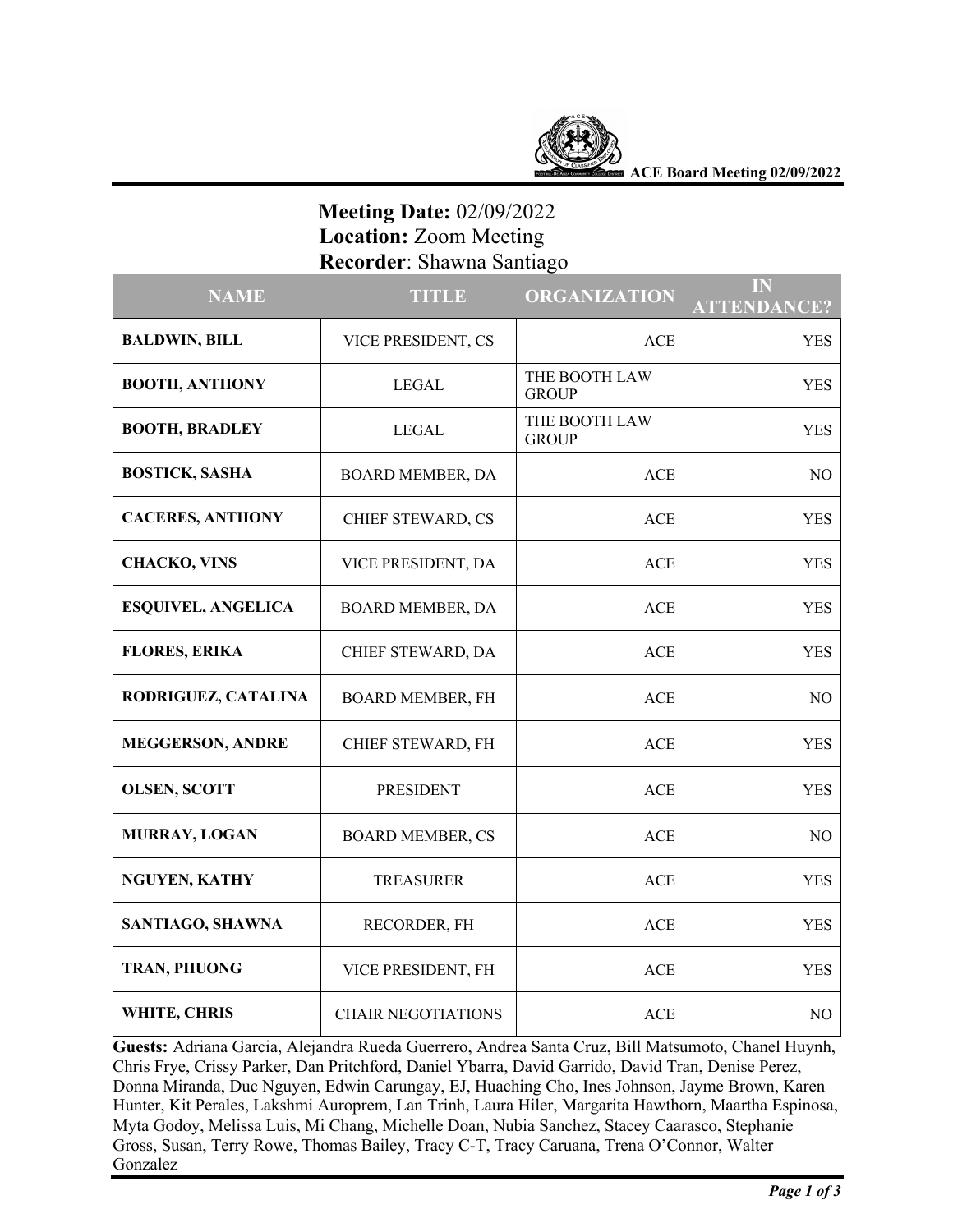

### **Meeting Start: 1:05pm**

### A. **Approval of Minutes**

- **Motion:** To approval the Jan 12<sup>th</sup>, 2021, minutes  **Moved:** Baldwin  **Second:** Nguyen  **Minutes Approved with corrections from Baldwin & Nguyen**
- B. **Financial Report** Presenter: Nguyen

| <b>B</b> of A Checking:<br><b>US Bank Money Market:</b><br><b>Accounts Total:</b> | \$60,567.42<br>\$598,670.88<br>\$659,238.30 |             |
|-----------------------------------------------------------------------------------|---------------------------------------------|-------------|
| $\bullet$ Interest Income Earned 2021:                                            |                                             | \$49.83     |
| • Interest Income Earned 2022:                                                    |                                             | \$5.08      |
| • Net Cash Flow:                                                                  |                                             | \$10,192.90 |
| • Membership Dues- Dec. 21 & Jan. 22:                                             |                                             | \$42,338.51 |

- C. **Public Comment:**
	- No public comment
	- If for any reason you do not feel comfortable commenting in this public forum, feel free to send any questions or comments to Andre Meggerson who will bring them up for you.

# D. **President Announcements:** Presenter: Olsen

- **Remote Work Stipend:** 
	- **o** Everyone is scheduled to receive their remote work stipend in the Feb check.
- **Classification Study Retro Pay:**
	- **o** Retro pay is tentatively expected in the end of Feb paycheck.
	- **o** There has been a lack of communication. HR says they don't have the capacity to communicate at this time.
	- **o** I will bring to board of trustees meeting the need for more staffing in that area
	- **o** COLA is still being negotiated. 1<sup>st</sup> place COLA usually goes is to pay for back pay costs, but negotiations are still on going
	- **o** 2023 there is a 5.33% proposed COLA we will negotiate. District won't negotiate until their numbers are definite
	- **o** May negotiate collectively with all bargaining units for COLA
	- **o** Currently FA negotiates 1<sup>st</sup> and then we follow. However, this leaves too much room for error.

# • **Winter Quarter COVID Survey Results:**

- **o** Updated survey results on our website
- **o** Broad support for a vaccine booster & mask mandate
- **o** Need for enforcement
- E. **Committee Reports:**